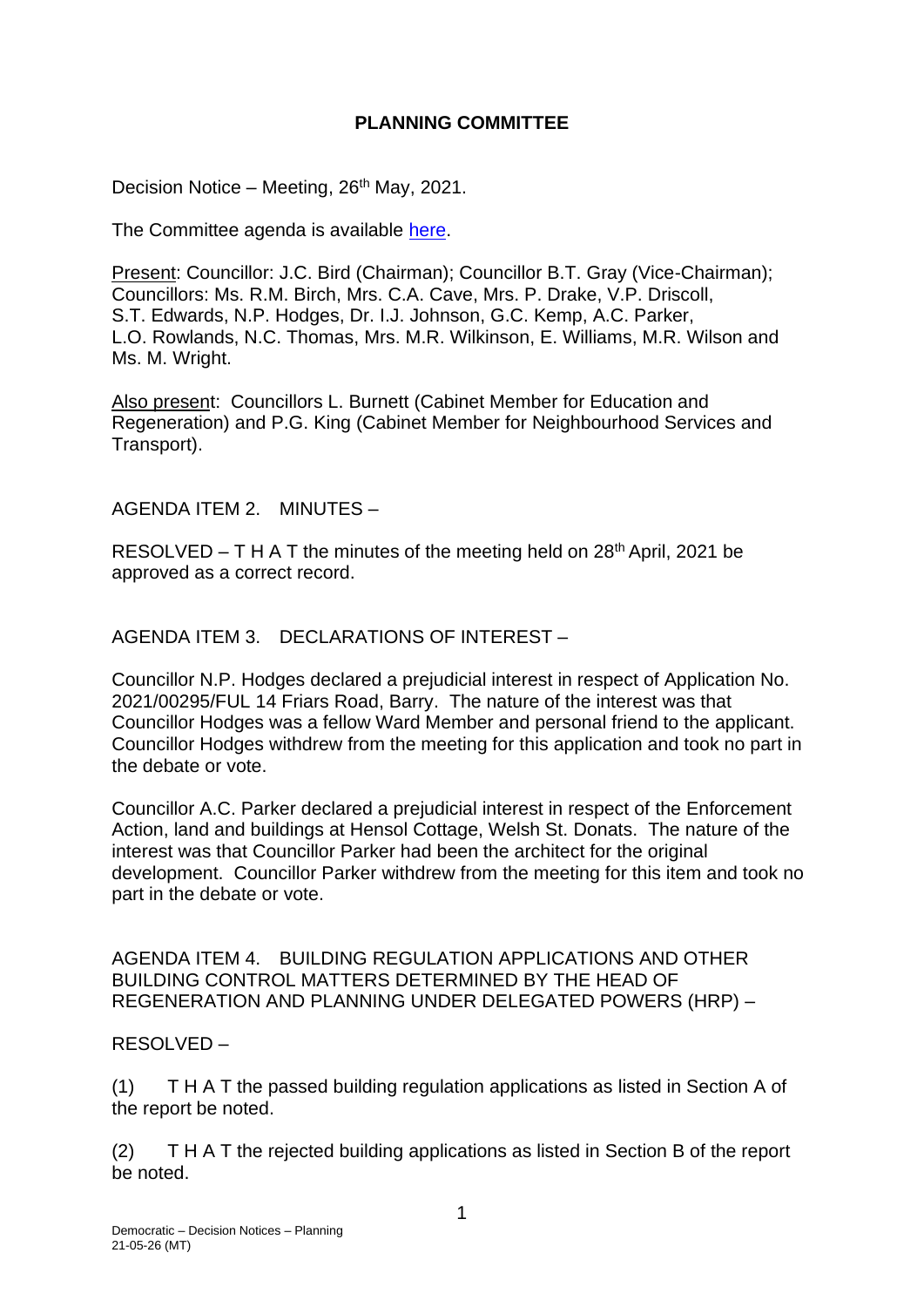(3) T H A T the serving of Notices under Building (Approved Inspectors Etc.) Regulations 2000, as listed in Section C of the report, be noted.

AGENDA ITEM 5. PLANNING APPLICATIONS DETERMINED BY THE HEAD OF REGENERATION AND PLANNING UNDER DELEGATED POWERS (HRP) –

RESOLVED – T H A T the applications as outlined within the report under the agenda under the above delegated powers be noted.

AGENDA ITEM 6. TREES (HRP) –

(i) Delegated Powers –

RESOLVED – T H A T the applications as outlined within the report as determined by the Head of Regeneration and Planning under delegated powers be noted.

AGENDA ITEM 7. ENFORCEMENT ACTION –

# (i) Land and Buildings at Hensol Cottage, Welsh St. Donats

RESOLVED –

(1) T H A T the Monitoring Officer / Head of Legal and Democratic Services be authorised to issue an Enforcement Notice under Section 172 of the Town and Country Planning Act 1990 (as amended) to require:

- (i) Demolish the building and break up any footings, hardstanding and services that have been installed in connection with the construction of the building;
- (ii) Permanently remove from the land all of the materials that result from the taking of step (i);
- (iii) Return the site to its condition prior to the construction of the building, by levelling the site to match that of the adjoining land, laying topsoil and sowing grass seed.

(2) T H A T, in the event of non-compliance with the Notice, authorisation be granted to take such legal proceedings as may be required.

# Reasons for recommendations

(1) The building, as constructed, failed to positively contribute to the context and character of the surrounding natural environment and respond appropriately to the local context and character. Ultimately, it had an unacceptable impact on the countryside and given its domestic appearance, contributed to the erosion of locally distinct rural character. Therefore, the development failed to comply with the requirements of criterion 1 and 2 of Policy MD1, criterion 1 of Policy MD1, Policy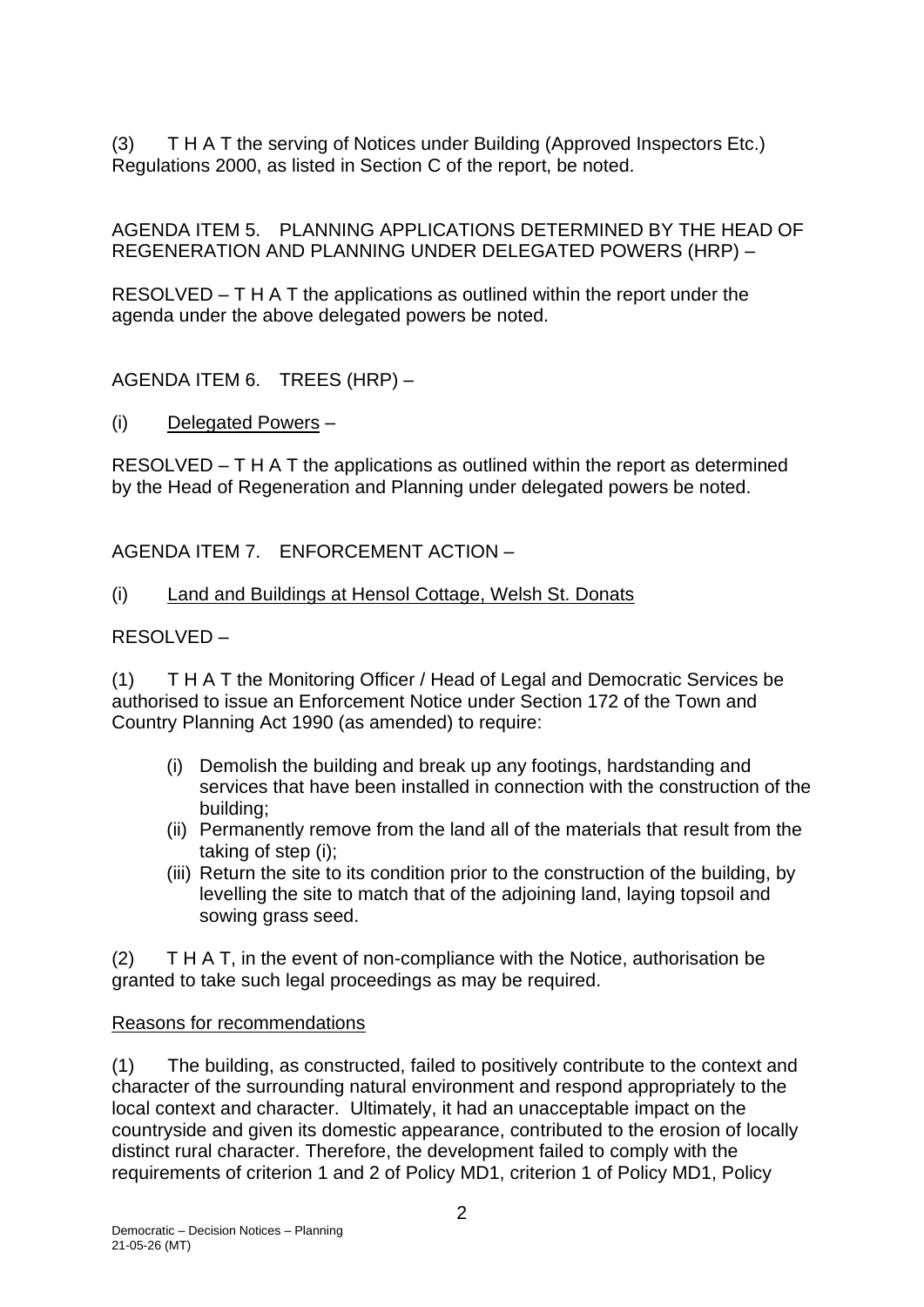DG13 of the Design in Landscape SPG, the contents of TAN 12 as well as policy and guidance contained within Planning Policy Wales edition 11.

(2) The location of a building used for general storage purposes was unjustified and failed to respond appropriately to the local context and character and had an unacceptable impact on the countryside. It was, therefore, contrary to the requirements of criterion 1 of policies MD1 and MD2 and policy and guidance contained within Planning Policy Wales edition 11.

(3) It was considered that the decision complied with the Council's well-being objectives and the sustainable development principle in accordance with the requirements of the Well Being of Future Generations (Wales) Act 2015.

(4) The appropriate marine policy documents had been considered in the determination of this application in accordance with Section 59 of the Marine and Coastal Access Act 2009.

AGENDA ITEM NO. 8 PLANNING APPLICATIONS (HRP) –

RESOLVED – T H A T in pursuance of the powers delegated to the Committee, the following applications be determined as indicated and any other necessary action be taken.

### **2020/00434/OUT Land at Beggars Pound, Cowbridge Road, St. Athan**

APPROVED – Subject to the conditions as contained within the report and an amendment to Condition 8 as follows:

8 Prior to the commencement of each phase of development, an assessment of the nature and extent of contamination shall be submitted to and approved in writing by the Local Planning Authority. This assessment must be carried out by or under the direction of a suitably qualified competent person \* in accordance with BS10175 (2011) Code of Practice for the Investigation of Potentially Contaminated Sites and shall assess any contamination on the site, whether or not it originates on the site.

The report of the findings shall include:

- (i) an intrusive investigation to assess the extent, scale and nature of contamination which may be present, as recommended by the Phase 1 Combined Geo-environmental & Geotechnical Assessment Desktop Study (13 December 2019).
- (ii) an assessment of the potential risks to:
	- human health,
	- ground waters and surface waters adjoining land,
	- property (existing or proposed) including buildings, crops, livestock, pets, woodland and service lines and pipes,
	- ecological systems,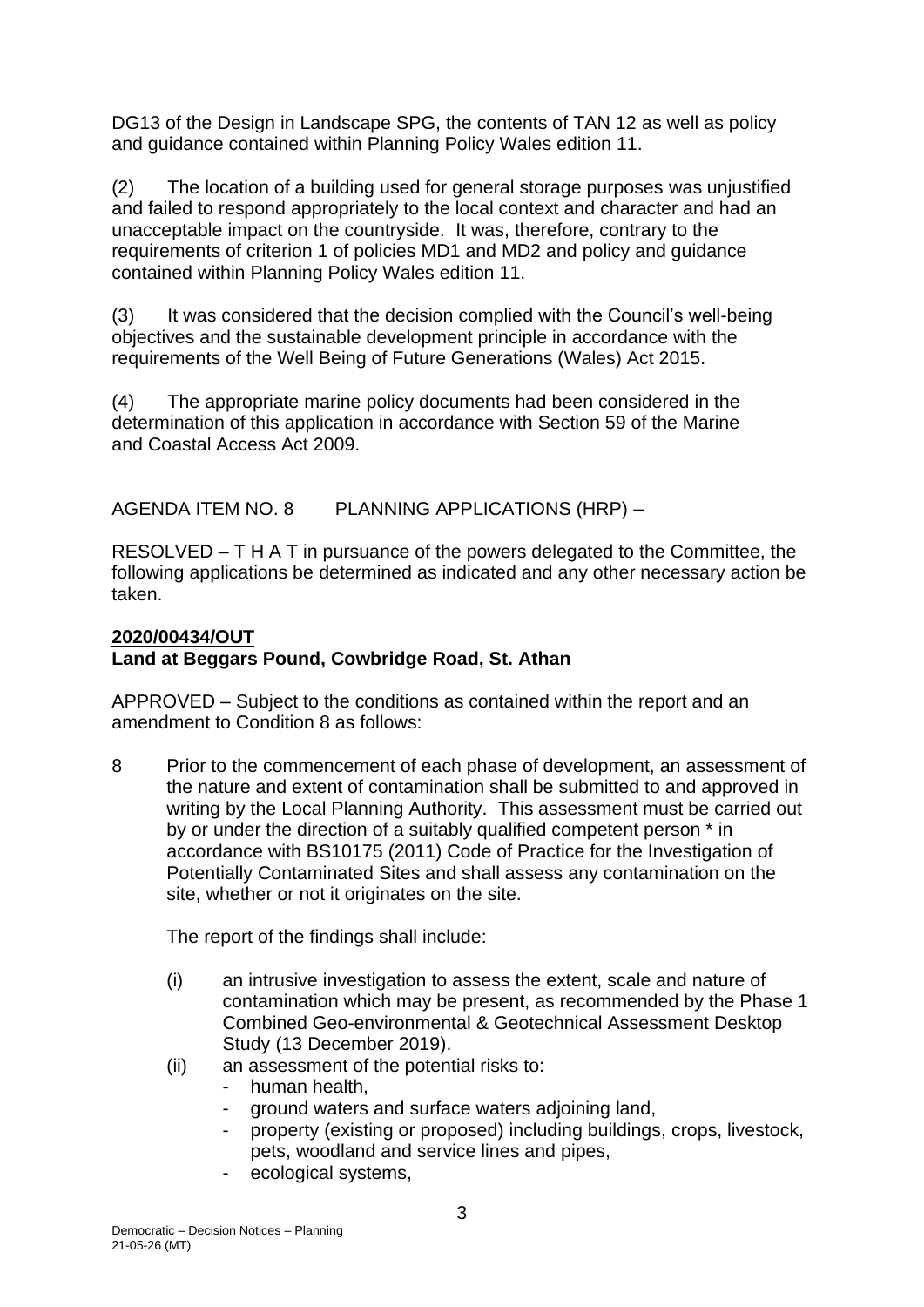- archaeological sites and ancient monuments; and
- any other receptors identified at (i).
- (iii) an appraisal of remedial options, and justification for the preferred remedial option(s).

All work and submissions carried out for the purposes of this condition must be conducted in accordance with DEFRA and the Environment Agency's 'Model procedures for the Management of Land Contamination, CLR 11' (September 2004) and the WLGA / WG / NRW guidance document 'Land Contamination: A guide for Developers' (2017) unless the Local Planning Authority agrees to any variation.

\* A 'suitably qualified competent person' would normally be expected to be a chartered member of an appropriate professional body (such as the Institution of Civil Engineers, Geological Society of London, Royal Institution of Chartered Surveyors, Institution of Environmental Management) and also have relevant experience of investigating contaminated sites.

#### Reason:

To ensure that information provided for the assessment of the risks from land contamination to the future users of the land, neighbouring land, controlled waters, property and ecological systems is sufficient to enable a proper assessment and to ensure compliance with Policies SP1 (Delivering the Strategy) MD7 – Environmental Protection of the Adopted LDP 2011-2026.

#### Reason for decision

Having regard to the content of the report and discussions at the meeting.

### **2020/01367/RG3 Plot C, Atlantic Trading Estate, Barry**

APPROVED – Subject to the conditions as contained within the report.

#### Reason for decision

Having regard to the content of the report and discussions at the meeting.

### **2021/00231/FUL University Hospital Llandough, Penlan Road, Llandough**

APPROVED – Subject to the conditions as contained within the report.

#### Reason for decision

Having regard to the content of the report and discussions at the meeting.